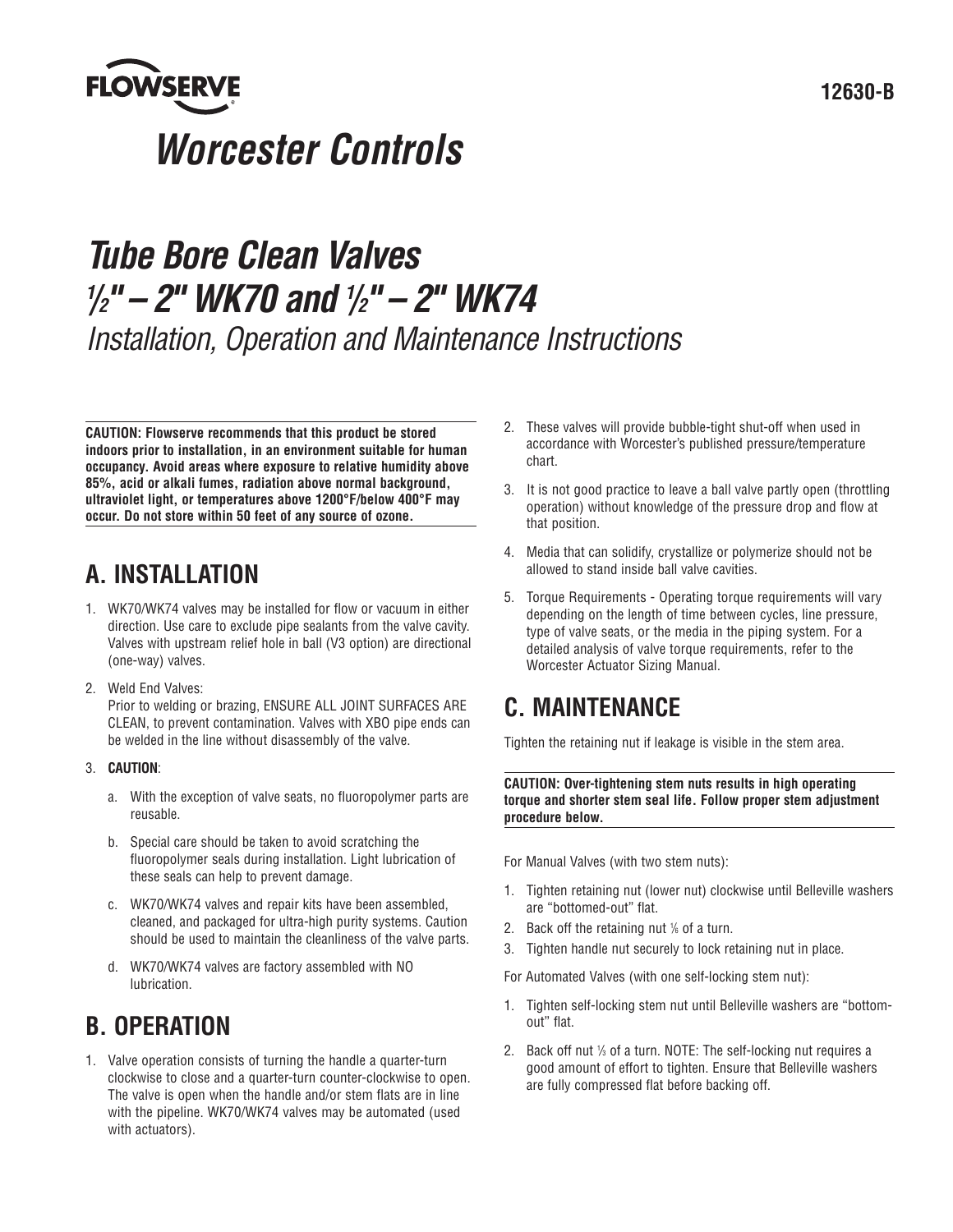## **D. REBUILDING**

### a **WARNING: BALL VALVES CAN TRAP PRESSURIZED FLUIDS INSIDE THE BALL CAVITY WHEN CLOSED.**

If the valve has been subjected to hazardous media, it must be decontaminated before disassembly. Follow the steps below for safe removal and disassembly procedure.

• All personnel involved in the removal and disassembly of the valve should be equipped with proper protective gear such as face shield, gloves, apron, etc.

• Relieve the line pressure and cycle the valve back and forth a few times prior to removal.

• Position valve half-open and flush the line to remove any residual hazardous media.

- 1. A standard repair kit is available for these valves. Use repair kit designation WKRK70 for both WK70 and WK74 valves. The kit consists of seats, body seals, four Belleville washers, stem seals and thrust bearings. Specify the material of the seats and body seals, size, Series and R number (revision no.) of valve or for non-standard valve, the "P", "T", "C", or similar number, as found on the handle, the valve nameplate or the actuator bracket nameplate.
	- To Order: Valve Size/Series/RK 70/Material/Revison Number, or P,T,C, or similar number Example: 1" WK RK 70 RT T1510

**CAUTION: If the replacement seat and seal material differs from those being removed, the valve nameplate or stop MUST be replaced or altered to indicate the new material /new rating or valve tagged to so indicate.** 

- 2. To replace seats and seals:
	- a. Place valve in open position. Remove three body nuts and bolts and LOOSEN the fourth, swing out the valve center section from between the pipe ends.
	- b. Now, with valve in closed position, remove old seats, body seals and ball.
	- c. Remove handle nut, lockwasher, and handle (if manual valve). This step is not applicable to valves with single selflocking stem nut.
- d. Using handle or a wrench to prevent stem from turning, remove retaining or self-locking stem nut, Belleville washers, and follower from the stem. Remove stem through body cavity.
- e. Remove thrust bearings from body or stem, stem seals and seal protector from the recess in the top of the body.
- f. Clean/remove all foreign matter from the sealing surfaces of the valve and the ball.

*NOTE: The ball and the surfaces against which the seats and seals are installed should be undamaged, clean, and free of pit marks and scratches. Light marring from the action of the ball against the seats is normal and will not affect the operation of the valve. Flaws that can be seen but barely detected with fingertips are acceptable. The stem and body surfaces that the thrust bearing and stem seals contact must be undamaged, clean, and free from pit marks and scratches.*

g. For stem area rebuilding, refer to exploded view and stem build illustrations on the next page.

Order of Assembly:

Place new thrust bearings on stem and insert assembly through body cavity. Place new stem seals, stem seal protector, and the follower in position. PEEK thrust bearing and stem seal protectors are placed outside of seals and bearings. The seals/bearings must contact the body.

Stem seals, stem seal protectors and thrust bearings that are the same size and color are generally interchangeable.

h. Place two new Belleville washers in position with their larger diameter faces touching each other.

For those valves with single self-locking stem nut, place four new Belleville washers in position (two pairs of washers with larger diameter faces touching).

- i. Thread retaining or self-locking stem nut onto stem and using handle or a wrench to prevent rotation, tighten the nut snugly. Follow Section C-Maintenance for proper stem adjustment.
- j. Replace one-piece handle and stop (if manual valve), lockwasher and handle nut onto stem. (This step is not applicable to valves with self-locking stem nut).
- k. With valve in closed position (stem flats oriented across the pipeline) replace ball (see note on page 4) and new seats. With valve in open position, carefully insert new body seals and place center section between the pipe ends.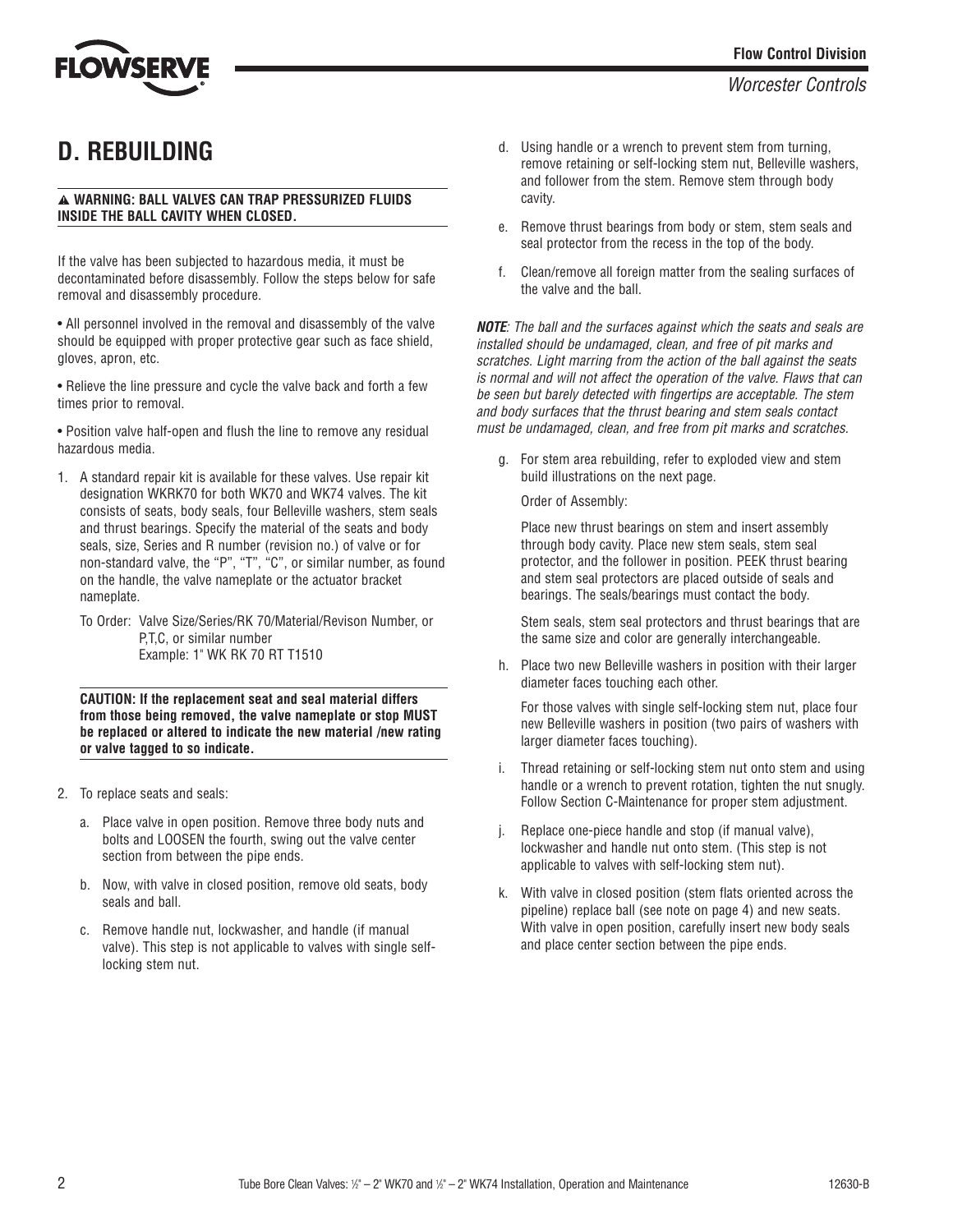

*Worcester Controls*

### **1** */***2" – 2" WK70/WK74 VALVES**

### **AUTOMATED MANUAL**



| COLOR CHART FOR VARIOUS STEM<br><b>COMPONENT MATERIALS</b> |              |  |
|------------------------------------------------------------|--------------|--|
| MATFRIAI                                                   | COLOR        |  |
| <b>POLYFILL</b>                                            | <b>BLACK</b> |  |
| <b>PFFK</b>                                                | TAN          |  |
|                                                            |              |  |



TO CONVERT A MANUAL VALVE STEM BUILD TO AUTOMATED: REMOVE THE TOP RETAINING (HANDLE) NUT, LOCKWASHER, HANDLE, LOWER RETAINING NUT, TWO BELLEVILLES AND STOP PIN(S). ADD FOUR BELLEVILLE WASHERS AND THE SELF-LOCKING NUT. SEE THIS I.O.M. FOR ADDITIONAL INSTRUCTIONS AND CAUTIONS.